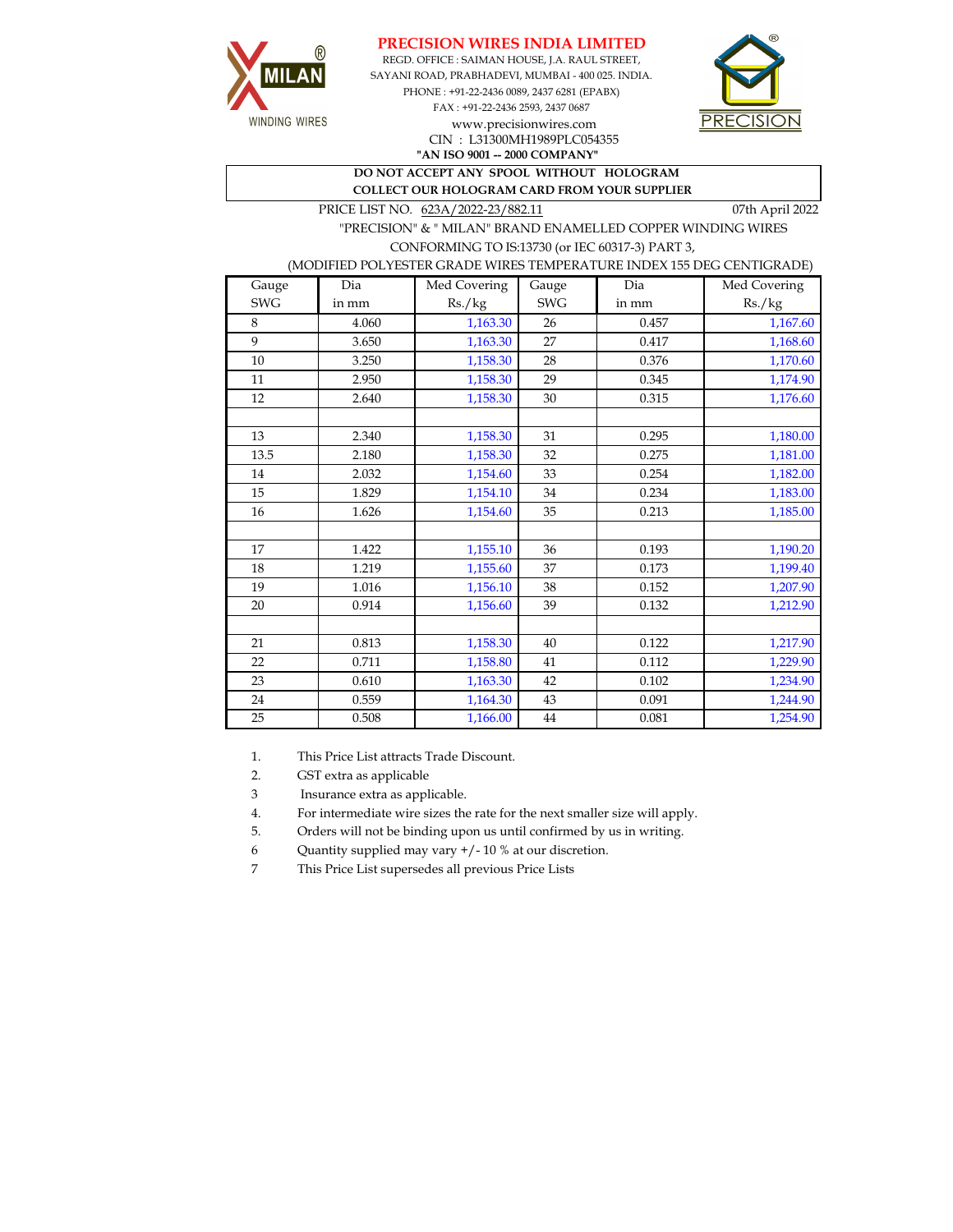



CIN : L31300MH1989PLC054355 SAYANI ROAD, PRABHADEVI, MUMBAI - 400 025. INDIA. PHONE : +91-22-2436 0089, 2437 6281 (EPABX) FAX : +91-22-2436 2593, 2437 0687 **"AN ISO 9001 -- 2000 COMPANY"** www.precisionwires.com REGD. OFFICE : SAIMAN HOUSE, J.A. RAUL STREET,



**DO NOT ACCEPT ANY SPOOL WITHOUT HOLOGRAM COLLECT OUR HOLOGRAM CARD FROM YOUR SUPPLIER** 

PRICE LIST NO. 623B/2022-23/882.11 07th April 2022

 "PRECISION" & " MILAN" BRAND ENAMELLED COPPER WINDING WIRES CONFORMING TO IS:13730 PART 13, ( IEC 60317-13)

(DUAL COATED WIRES CLASS H+ WIRES TEMPERATURE INDEX 200 DEG CENTIGRADE)

| Gauge      | Dia   | Med Covering | Gauge      | Dia   | Med Covering |
|------------|-------|--------------|------------|-------|--------------|
| <b>SWG</b> | in mm | Rs./kg       | <b>SWG</b> | in mm | Rs./kg       |
| 8          | 4.060 | 1,188.10     | 26         | 0.457 | 1,189.80     |
| 9          | 3.650 | 1,188.10     | 27         | 0.417 | 1,191.30     |
| $10\,$     | 3.250 | 1,185.10     | 28         | 0.376 | 1,192.80     |
| $11\,$     | 2.950 | 1,185.10     | 29         | 0.345 | 1,196.30     |
| 12         | 2.640 | 1,185.10     | 30         | 0.315 | 1,197.30     |
|            |       |              |            |       |              |
| 13         | 2.340 | 1,185.10     | 31         | 0.295 | 1,200.20     |
| 13.5       | 2.180 | 1,185.10     | 32         | 0.275 | 1,201.20     |
| 14         | 2.032 | 1,180.60     | 33         | 0.254 | 1,202.20     |
| 15         | 1.829 | 1,180.10     | 34         | 0.234 | 1,203.20     |
| 16         | 1.626 | 1,180.60     | 35         | 0.213 | 1,205.20     |
|            |       |              |            |       |              |
| 17         | 1.422 | 1,181.10     | 36         | 0.193 | 1,209.70     |
| 18         | 1.219 | 1,181.60     | 37         | 0.173 | 1,216.70     |
| 19         | 1.016 | 1,182.10     | 38         | 0.152 | 1,225.20     |
| 20         | 0.914 | 1,182.60     | 39         | 0.132 | 1,230.20     |
|            |       |              |            |       |              |
| 21         | 0.813 | 1,184.30     | 40         | 0.122 | 1,235.20     |
| 22         | 0.711 | 1,184.80     | 41         | 0.112 | 1,247.20     |
| 23         | 0.610 | 1,186.80     | 42         | 0.102 | 1,255.20     |
| 24         | 0.559 | 1,187.80     | 43         | 0.091 | 1,262.20     |
| 25         | 0.508 | 1,188.80     | 44         | 0.081 | 1,272.20     |

1. This Price List attracts Trade Discount.

2. GST extra as applicable

3 Insurance extra as applicable.

4. For intermediate wire sizes the rate for the next smaller size will apply

5. Orders will not be binding upon us until confirmed by us in writing.

6. Quantity supplied may vary + /- 10% at our discretion.

7 This Price List supersedes all previous Price Lists



## **PRECISION WIRES INDIA LIMITED**

REGD. OFFICE : SAIMAN HOUSE, J.A. RAUL STREET, SAYANI ROAD, PRABHADEVI, MUMBAI - 400 025. INDIA. PHONE : +91-22-2436 0089, 2437 6281 (EPABX)

**WINDING WIRES** 

FAX : +91-22-2436 2593, 2437 0687

www.precisionwires.com CIN : L31300MH1989PLC054355 **"AN ISO 9001 -- 2000 COMPANY"**

**DO NOT ACCEPT ANY SPOOL WITHOUT HOLOGRAM COLLECT OUR HOLOGRAM CARD FROM YOUR SUPPLIER** 



PRICE LIST NO.  $623C/2022-23/882.11$  07th April 2022

'PRECISION' & 'MILAN' SUBMERSIBLE WINDING WIRES OF COPPER (POLY + BOPP)